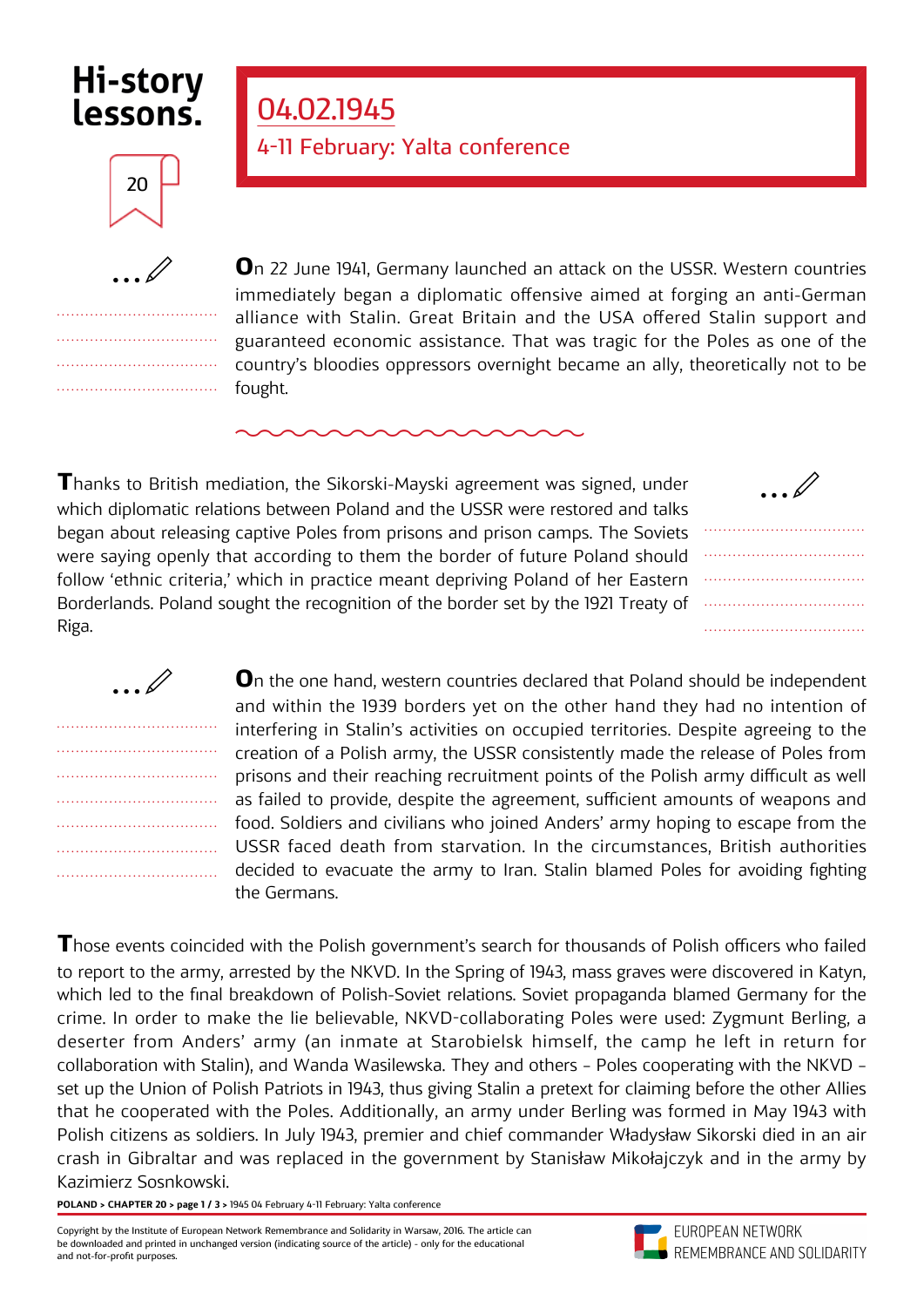In the meantime, on 28 November-1 December 1943 the 'Big Three' (the leaders of the anti-Hitler coalition: the Soviet leader Joseph Stalin, British Prime Minister Winston Churchill and US President Franklin Delano Roosevelt) met for the first time in Teheran. During the meeting, Stalin blamed the Polish government for joining German propaganda against the USSR. Churchill and Roosevelt had no intention of meddling in Soviet-Polish relations. Yet again, the proposal was made to establish the future Polish border along the Curzon Line (effectively depriving Poland of her eastern provinces) with compensation in the form of formerly German territories in the north and west. The western countries actually agreed that after the war Poland would find herself in the orbit of the USSR. From then, Great Britain and the USA consistently avoided taking any decisions concerning Poland's territory and population.

**D**espite the armed action called 'Operation Tempest' launched by the Poles, the Warsaw Uprising and active participation of the Polish Armed Forces in fights in the west, western Allies did not feel obliged to respond to Stalin's behaviour aimed at forming a puppet government in Poland of Soviet agents trained by the NKVD.

**O**n 4 February 1945, another conference of the 'Big Three' began in Yalta in Crimea, ultimately sealing the fate of post-war Poland, condemning it to the Soviet sphere of influence. It was agreed in the discussion that democratic elections had to take place in Poland, yet Stalin criticised the idea of the presence of international observers. Poland's eastern border was to follow the Curzon Line, yet, despite negotiations, without the city of Lviv. The western border was to be confirmed at a separate meeting already with Germany present. As compensation, Poland was to receive Lubusz Land, West Pomerania, East Prussia and the recognition of Gdańsk as a Polish city. Yalta actually legitimised the provisional government, ignoring the London government, considered legal by the Allies. It was also decided that Germans would be removed from Poland and Poles from eastern provinces resettled to the territories acquired after the war.

**I**n response to the decisions of the Yalta conference, the Polish government in exile stated that they had been taken in violation of law and the provisions of the 1941 Atlantic Charter. At the same time, the already serious divisions between Polish political leaders deepened, between supporters of soft negotiations with the USSR and those loudly crying for the withdrawal of the unfavourable decisions.

**From then on, Stalin used the method of controlling Moscow-dependent puppet Poles, rigging elections** and introducing so-called popular power in Poland. The Allies also let Stalin suppress the Polish underground in a bloody fashion as well as repress Home Army soldiers. The Soviet terror machine started to grind forward mercilessly. The NKVD and militia arrested all pre-war independence-minded and social activists still alive. Under the pretext of 'anti-Soviet activity' soldiers, officers but also inhabitants of villages and towns suspected of supporting Home Army soldiers were arrested and shot. Soviet camps and prisons filled up again. Poland found herself in the Soviet sphere of influence, and was to regain full independence only in 1991.

**T**ranslated by Mikołaj Sekrecki, Proofread by Dr. Ian Copestake



**POLAND > CHAPTER 20 > page 2 / 3 >** 1945 04 February 411 February: Yalta conference

Copyright by the Institute of European Network Remembrance and Solidarity in Warsaw, 2016. The article can be downloaded and printed in unchanged version (indicating source of the article) - only for the educational and not-for-profit purposes.